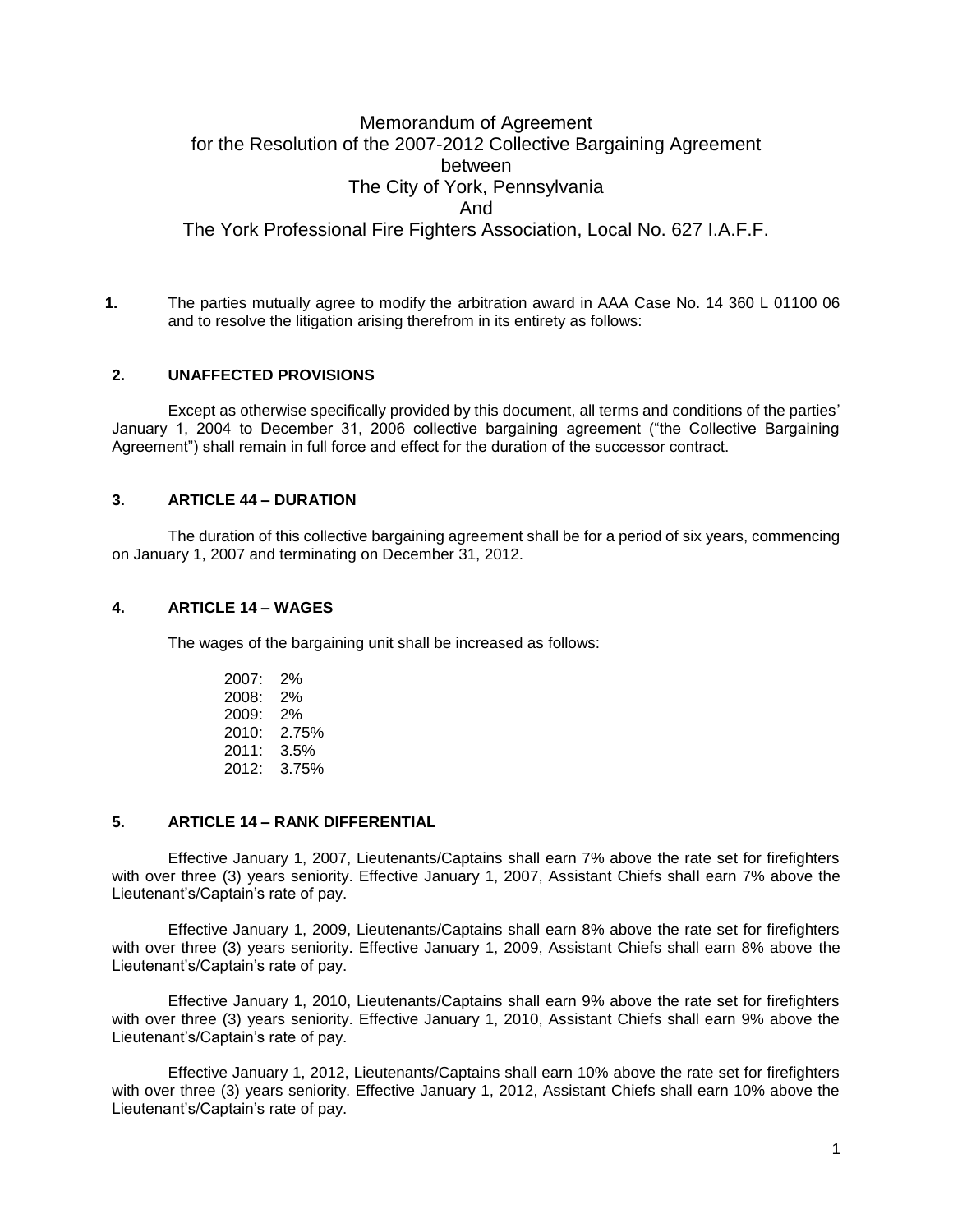## **6. ARTICLE 14 – LONGEVITY**

Effective January 1, 2007 the longevity schedule applicable to the bargaining unit shall be modified to provide as follows:

| <b>YEARS</b>   | 2007 | 2009    | 2011  | 2012    |
|----------------|------|---------|-------|---------|
| $0 - 5$        | 0.0% | $0.0\%$ | 0.0%  | $0.0\%$ |
| $5 - 10$       | 1.6% | 1.9%    | 2.2%  | 2.5%    |
| $10 - 15$      | 3.0% | 3.7%    | 4.3%  | 5.0%    |
| $15 - 20$      | 4.5% | 5.5%    | 6.5%  | 7.5%    |
| $20 - 25$      | 6.0% | 7.4%    | 8.7%  | 10.0%   |
| <b>OVER 25</b> | 7.5% | 9.2%    | 10.8% | 12.5%   |

## **7. ARTICLE 17 – PAID HOLIDAYS**

- A. Employees who are scheduled to work on Easter Sunday, Memorial Day, Fourth of July and Labor Day shall be paid at 1.5 times the rate. If the employee is called in when not scheduled, he or she shall receive double rate pay.
- B. Christmas Pay. A lump sum payment of one-half day's pay, based on a ten (10) hour day, shall be paid to each member of the bargaining unit on the payday immediately preceding Christmas.

## **8. ARTICLE 20 – VACATION SELECTION**

### **Firefighters Suppression**

Vacation shall be selected by Platoon seniority at shift meetings. Each Platoon shall select a vacation selection day, at least one (1) year in advance which day shall occur before Thanksgiving of each year. Selection shall:

- 1. Begin with the senior employee on the seniority list picking one (1) work period (scheduled consecutive work days in either the first half or the second half of the duty year as determined by the Fire Chief's Office, following down the seniority list in this manner until al Platoon members have chosen one (1) work period (scheduled consecutive work days).
- 2. Beginning with the most senior employee, each employee shall pick another work period (scheduled consecutive work days) in the opposite half of the year.

For the other work periods (scheduled consecutive work days), the same procedures (A and B) shall be followed. After picking six (6) work periods (scheduled consecutive work days), the employee may hold extra days to be used in the  $1<sup>st</sup>$  half, which will be picked before March 1 of each year and hold remaining extra days, which will be picked before September 1 of each year. Any vacation, which is reserved in this manner, shall be given on a first pick basis with no seniority used. Any Platoon member failing to pick held days by March 1<sup>st</sup> and September 1<sup>st</sup> shall have his vacation days assigned by the Chief or his designee. All vacation selection procedures shall occur during on duty time period. An employee, who is injured, ill, or unable to attend for any other reason, may have his selection made by proxy. Any disputes as a result of a proxy are not subject to the grievance process.

Bargaining unit members can change their vacation days during the course of the year or swap them with other willing bargaining unit members.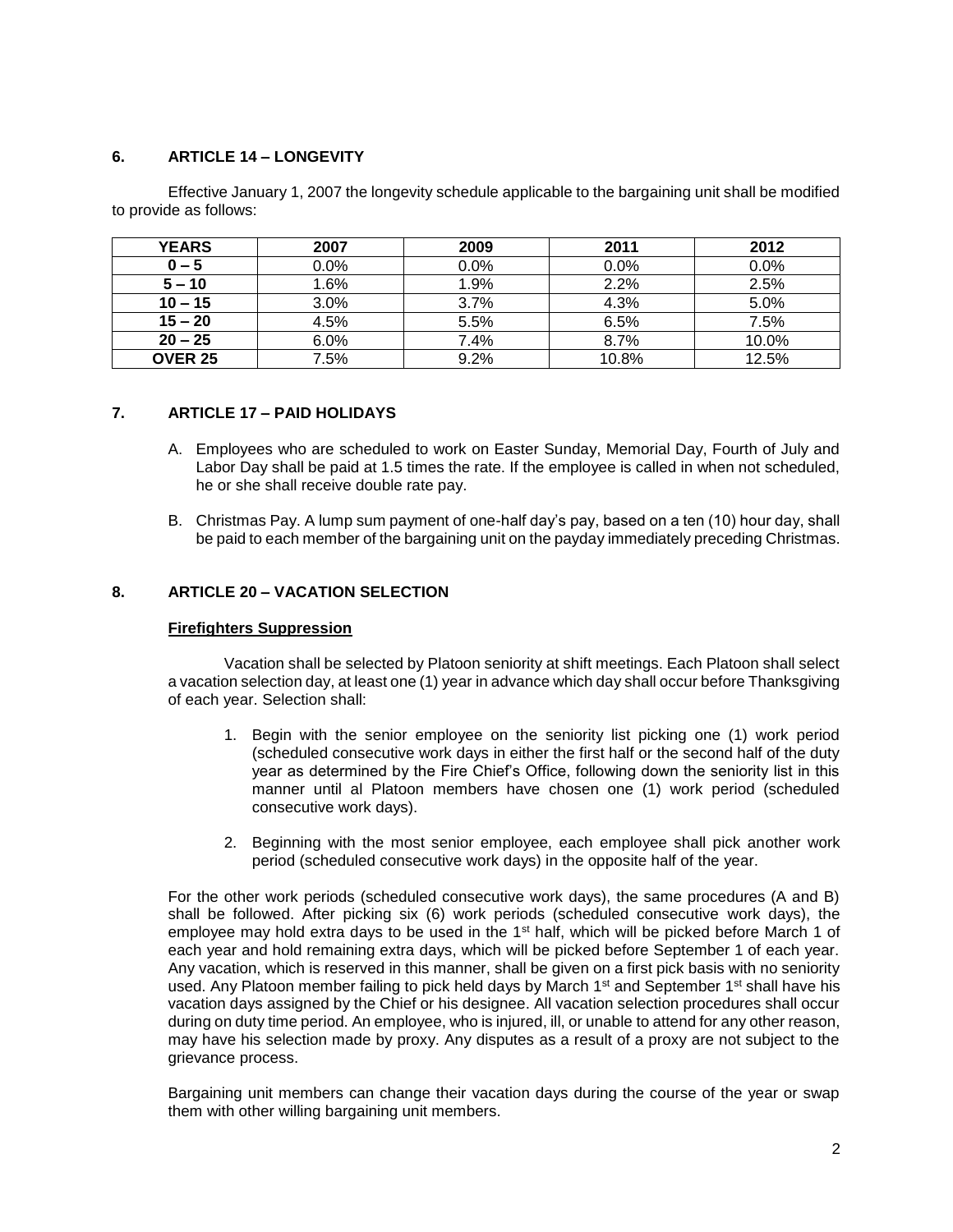## **9. ARTICLE 25 – SICK LEAVE**

- A. Current employees' sick leave shall be earned at the rate of thirty (30) days per year with a maximum accumulation of two hundred (200) days. Employees hired after the final execution date of this award shall earn twenty (20) sick days per year with a maximum accumulation of two hundred (200) days.
- B. Upon retirement, the employee shall be paid twenty-five percent (25%) of the first two hundred (200) days accumulated sick leave at the following rates:
	- 2007 120.00 2008 125.00 2009 130.00 2010 130.00 2011 135.00 2012 140.00

## **10. ARTICLE 26 – MEDICAL BENEFITS**

The City shall for the duration of this agreement provide the benefits provided herein. The City shall also provide like health benefits for eligible spouse and dependents of an employee.

Effective January 1, 2007, medical benefits shall be changed as follows:

| Life Insurance                     | One year salary |
|------------------------------------|-----------------|
| Accidental Death and Dismemberment | One year salary |

The City shall make available to each employee the opportunity to purchase additional life insurance equal to what they already have at the same costs currently being paid by the City for life insurance coverage.

## **VISION CARE:**

| Examination fee:<br>Once in 24 consecutive months for adults<br>Once in 12 consecutive months for children         | \$75.00                    |
|--------------------------------------------------------------------------------------------------------------------|----------------------------|
| Lenses, Frames, Contacts<br>Once in 24 consecutive months for adults<br>Once in 12 consecutive months for children | Reasonable & Customary     |
| <b>DENTAL CARE:</b>                                                                                                |                            |
| Preventative & General<br>Prosthetic<br>Maximum for Preventative, General & prosthetic                             | 100%<br>50%<br>\$3,000/yr. |
| Orthodontics:<br>Children under 19 years                                                                           |                            |
| Co-Insurance                                                                                                       | .50%                       |

Lifetime Maximum \$1,000

### **11. ARTICLE 26 – HEALTH INSURANCE AND PREMIUMS**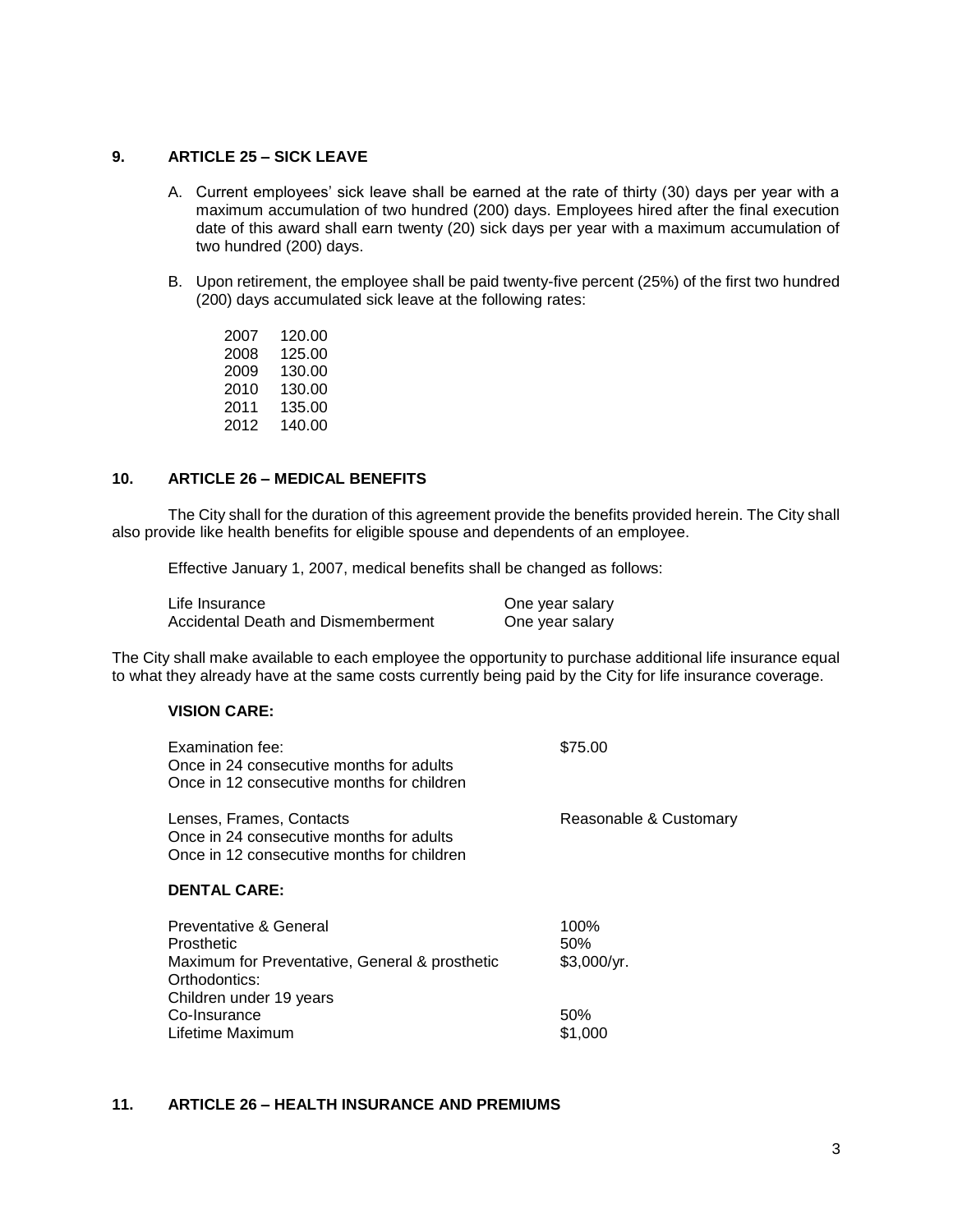A. Effective as soon as practicable after the execution of this award, the City shall implement the same Platinum PPO Plan (the PPO Plan") that it offers to York City Police Officers as of the date of this award with respect to all bargaining unit members. Except as may be provided herein, the benefits, deductibles and limitations of that PPO Plan shall be those in effect for York City Police for the PPO as of the date of this award. The PPO Plan shall contain a deductible carryover provision.

If a participant satisfied the deductible in October through December of the calendar year, such paid deductible will satisfy the following year's deductible for claims involving the same illness or injury.

B. Effective January 1, 2007 the following deductibles shall be applicable to prescriptions obtained by active employees under the program:

### **Prescription Co-Pay (Active) per prescription**

|            | 2007 2008 2009       |                       |
|------------|----------------------|-----------------------|
| Generic    | \$3.00 \$3.00 \$5.00 |                       |
| Name Brand |                      | \$5.00 \$5.00 \$10.00 |

Effective with the first day of the first full month following the issuance of this Award, a new three tier prescription drug program shall commence under the following terms:

Three tier design as follows:

- \$5 generic
- \$15 formulary brand
- \$30 non-formulary brand

Name brand selected/generic available equal difference in cost to City from name brand to generic unless medically necessary. Employee is responsible to provide documentation from prescribing physician that includes specific reasons for medical necessity of the name brand. Existing drug therapies shall be grandfathered, consistent with the participant's Annual Health Risk Assessment.

All medical and dental benefits are subject to and limited to reasonable and customary amounts.

#### **12. WELLNESS/DISEASE MANAGEMENT**

Effective as soon as practicable after the execution of this Award, the City shall implement the following Wellness/Disease management programs:

- 1. **Annual Health Risk Assessments** Active bargaining unit members and spouses who fully complete and submit the health risk assessment receive \$25 each in an employee Health Reimbursement Account (HRA).
- 2. **Life Style Management Program** Active bargaining unit members and spouses who engage with a nurse in risk reduction receive \$50 each to their HRA - \$25 upon signing up and another \$25 upon completing the course.
- 3. **Disease management Program** Mandatory participation in program involving counseling by qualified RNs and Registered Dietician Advisors. This includes targeted health educational materials.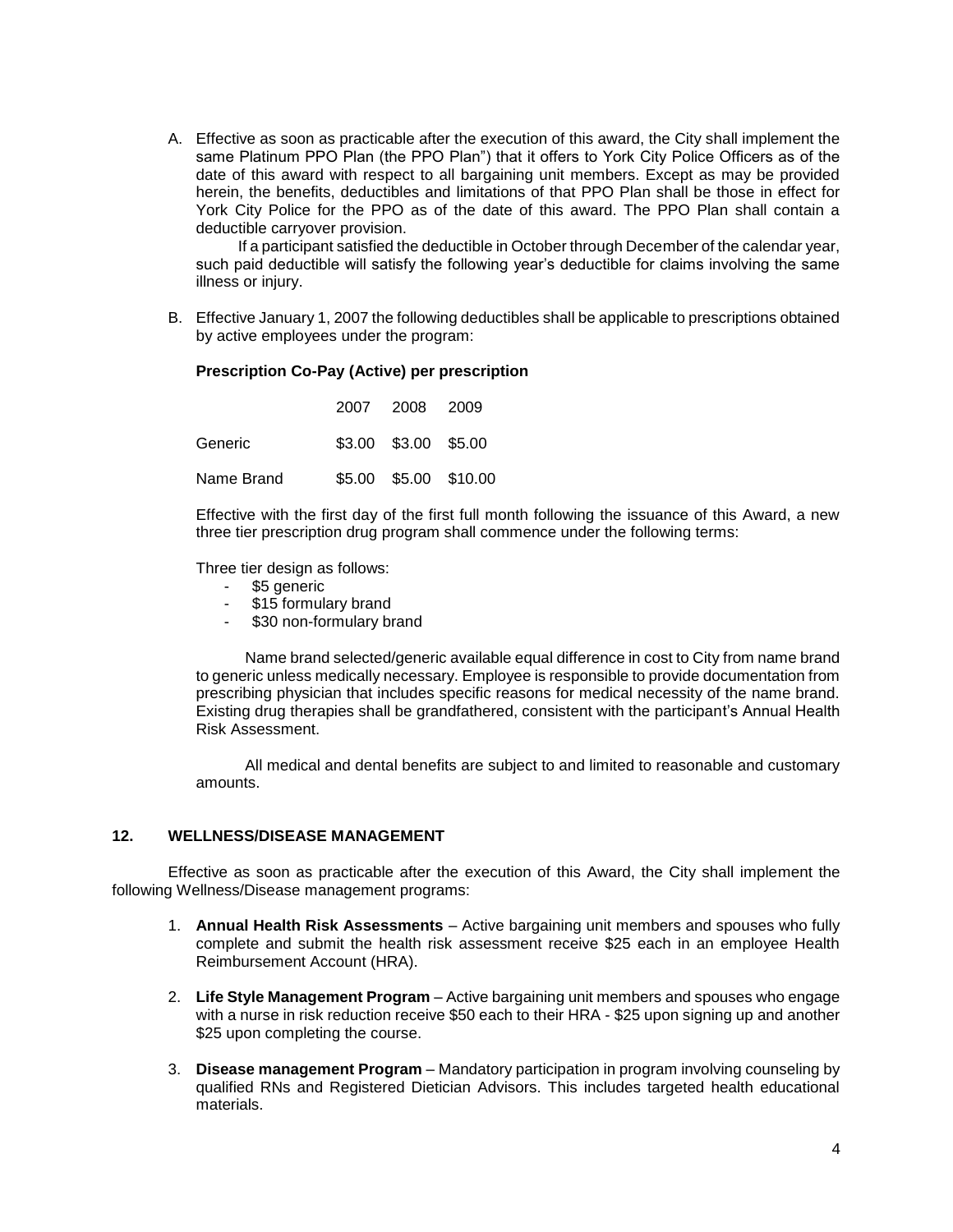## **13. COPAYMENTS BY ACTIVE EMPLOYEES**

- A. Effective January 1, 2007 to December 31, 2008 the copay imposed by the City shall remain undisturbed. Effective January 1, 2009 the copay language appearing in Article 26 shall be deleted and thereafter bargaining unit members enrolled in the Platinum PPO will only be charged a premium co-payment of \$6.74 a month for single coverage and \$16.74 per month for Family coverage. The monies shall be deducted as pre-tax dollars.
- B. Bargaining unit members who choose to continue to participate in the current traditional indemnity plan after the issuance of this Award will be required to pay the difference between the COBRA cost of the indemnity plan and the COBRA cost of the Platinum Plan.
- C. OPT OUT PROVISION Effective with the calendar month next following the execution of this Award, bargaining unit members who have health care and prescription coverage from another source, with documented verification of same, may choose to opt out of the City's health care and prescription plans. In return, the bargaining unit member will annually receive \$1,200, payable in monthly installments of \$100. If the bargaining unit member chooses to reinstate medical coverage with the City, then, upon written request, the City shall reinstate coverage for the bargaining unit member and dependents.

## **14. COPAYMENTS BY RETIREES**

- A. Bargaining unit members retiring thirty days or more after the date that this Award is issued will receive for themselves and their dependents the same health care plan and prescription plan then available to bargaining unit members. Such retirees will contribute \$1,100 per person/\$2,200 per family per year towards the cost of the heath care and prescription coverage.
- B. Bargaining unit members who retired prior to thirty days after the date that this Award is issued will continue to receive health insurance in effect at the date of their retirement and shall be subject to the \$700/\$1.400 annual copayment provided therefore.

## **15. ARTICLE 35 – LEAVE FOR UNION AFFAIRS**

CHANGE Section A to permit one (1) delegate and one (1) alternate for the International Association of Fire Fighters Association Convention (biennial).

CHANGE Section B to permit three (3) delegates and three (3) alternates for the Pennsylvania Professional Fire Fighters Association Convention (biennial) and any elected officers of the Pennsylvania Professional Fire Fighters Association.

ADD that the City shall grant the night shift off-duty, with pay, for any elected officer of the Central Pennsylvania Professional Fire Fighters Association to attend their regularly scheduled meetings.

## **16. ARTICLE 37 AND ARTICLE 38 – CLOTHING AND PERSONAL EFFECTS**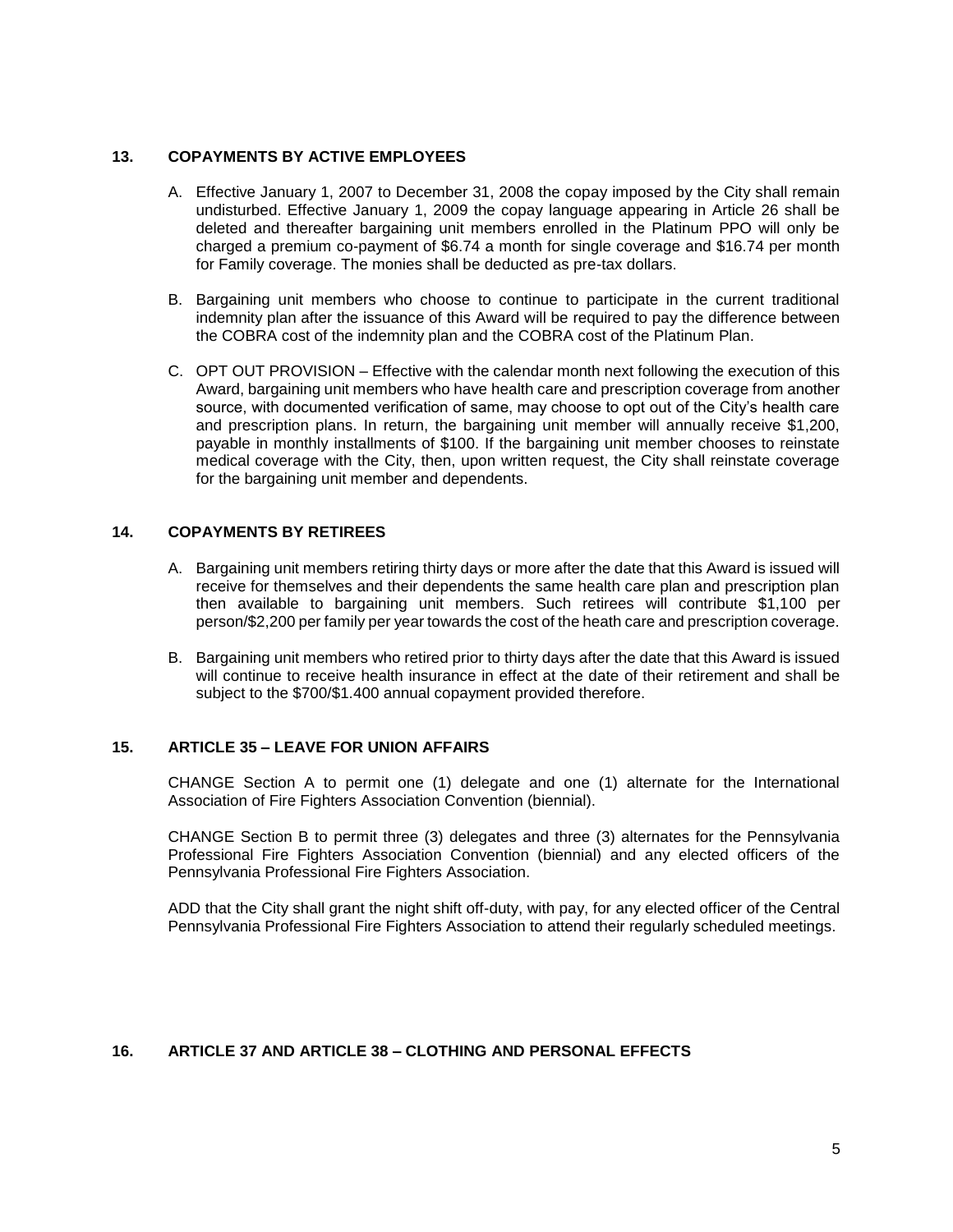Clothing allowance shall be increased \$10 for each year of the Agreement. The shoe allowance shall be increased \$5 for each year of the agreement. The personal effects reimbursement for watches shall be \$50 and for wallets shall be \$25.

## **17. ARTICLE 42 – REIMBURSEMENT FOR COLLEGE COURSES**

The reimbursement for college courses shall be 50 percent of the cost of tuition, books and fees related to Firefighting Science and Emergency Management Services upon completion of the course and upon providing the City with satisfactory evidence that the employee had personally paid for the course and received a final grade of no lower than a 2.0 on a scale of 4.0.

## **18. FIRE FIGHTER SAFETY**

Article 36 shall be amended by deleting the language appearing therein in its entirety and replacing that language with the following:

- 1. Each engine company maintained by the City shall be actually staffed on each shift with no less than two fire fighters.
- 2. Each ladder company maintained by the City shall be actually staffed on each shift with no less than two fire fighters.
- 3. Each shift shall be scheduled to be overseen by at least one (1) Captain and an Assistant Chief; however, only one of said officers need to be actually working on each shift.
- 4. The number of pieces of apparatus and fire companies maintained by the City is left to the City's discretion, however, the City shall maintain at all times an on-duty staffing of no less than ten (10) fire fighters and one (1) officer in Fire Suppression, and a minimum of two full time bargaining unit members in the Fire Prevention Bureau.

In exchange for the minimum staffing requirement, the Local agrees to transfer the administration and inspection of tenant-occupied properties within the City, including rechecks and complaints, out of the bargaining unit.

- 5. Safety and Health
	- A. There are essentially two (2) distinct areas of concern regarding the safety and health of employees who are covered by the terms of this contract:
		- 1. The first, which affects the safety and well-being of employees, involves the inherent hazards of a fire fighting environment; and
		- 2. The second, which affects the safety and health of employees, involves the inherent hazards associated with the normal operations of the buildings and equipment covered by the terms of this agreement.

With respect to the first, the Employer agrees that no firefighter should be needlessly subjected to a danger that could be avoided or minimized and, therefore, will lower those inherent hazards, including personnel assignments, to the lowest possible reasonable level. The Union recognizes that by the very nature of the duties associated with firefighting, these hazards can never be completely eliminated.

With respect to the second, the Employer agrees to furnish to employees places, equipment and conditions of employment that are free from recognized hazards that are causing or are likely to cause death or serious bodily harm. In accordance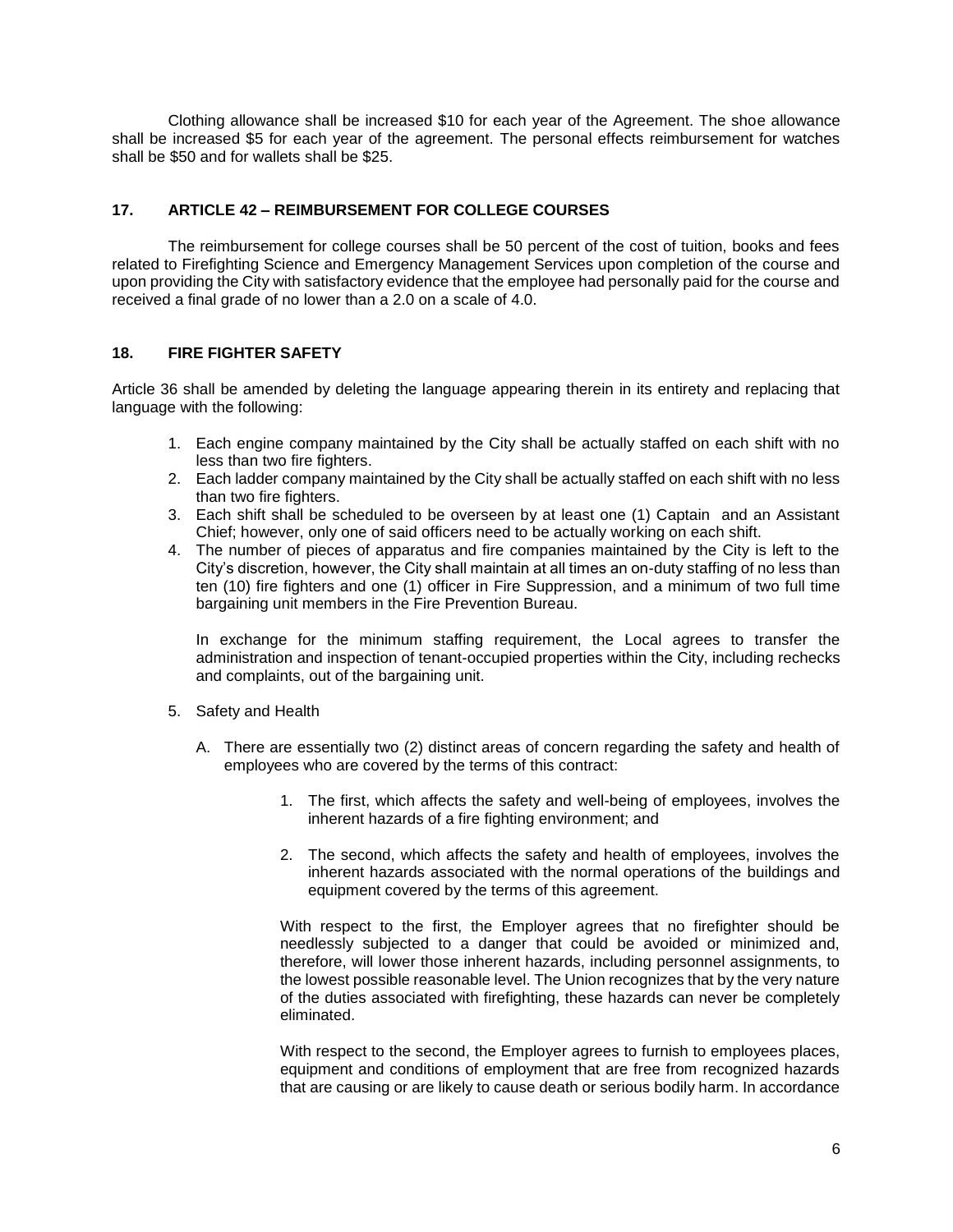with all applicable federal laws, standards, codes, regulations and executive orders.

- B. The parties agree that participation in and monitoring of safety programs by the Union is essential to the success of these programs.
	- 1. It is understood by the parties that the Employer has the responsibility for providing information and training on health and safety issues; and
	- 2. Although the Employer employs personnel whose primary function is to oversee the health and safety programs at each facility, representatives of the Employer that have a primary function of administering the laws, rules, regulations, codes, standards, and executive orders related to health and safety matters are the recognized authorities when issues involving health and safety are raised.
- C. The Employer will establish a safety and health committee that will serve in an advisory capacity and be composed of equal numbers of representatives of the Employer and the Union. The primary duties of the safety and health committee shall be to:
	- 1. Develop and recommend specific goals and objectives designed to reduce the number and severity of on-the-job accidents and occupational illnesses;
	- 2. Review reports of on-the-job accidents, injuries and occupational illnesses, to identify specific hazards and adverse trends, and to formulate specific recommendations to prevent recurrences;
	- 3. Review findings of inspections, audits, and program reviews to assist in the formulation of recommendations for corrective action; and
	- 4. Review plans for abating hazards.

Safety and health committees will meet at least quarterly. More frequent meetings may be held as needed.

Written minutes of each meeting will be maintained and made available to all committee members. All information necessary for the effective conduct of the safety and health committee will be made available to the committee.

- D. Official time will be granted to the Union representative(s) to attend the safety and health committee meetings and to participate in any health and safety activity under laws, rules, regulations, executive orders, and this Agreement. Any costs incurred to participate in any meetings or activities referenced in this article will be reimbursed by the Employer.
- E. Unsafe and unhealthful conditions reported to the Employer by the Union or employees will be promptly investigated. Any findings from said investigations relating to safety and health conditions will be provided to the Union, in writing, upon request. No employee will be subject to restraint, interference, coercion, discrimination, or reprisal for making a report and/or complaint to any outside health/safety organization and/or the Employer.
- F. Material Safety Data Sheets for all hazardous materials in use will be maintained in the Chief's Office and will be made available for review by any members of the bargaining unit.
- G. The foregoing safety provisions are not intended to mechanically require the application of the NFPA 1700 standards nor shall they preclude in their application consideration of the principles underlying those standards.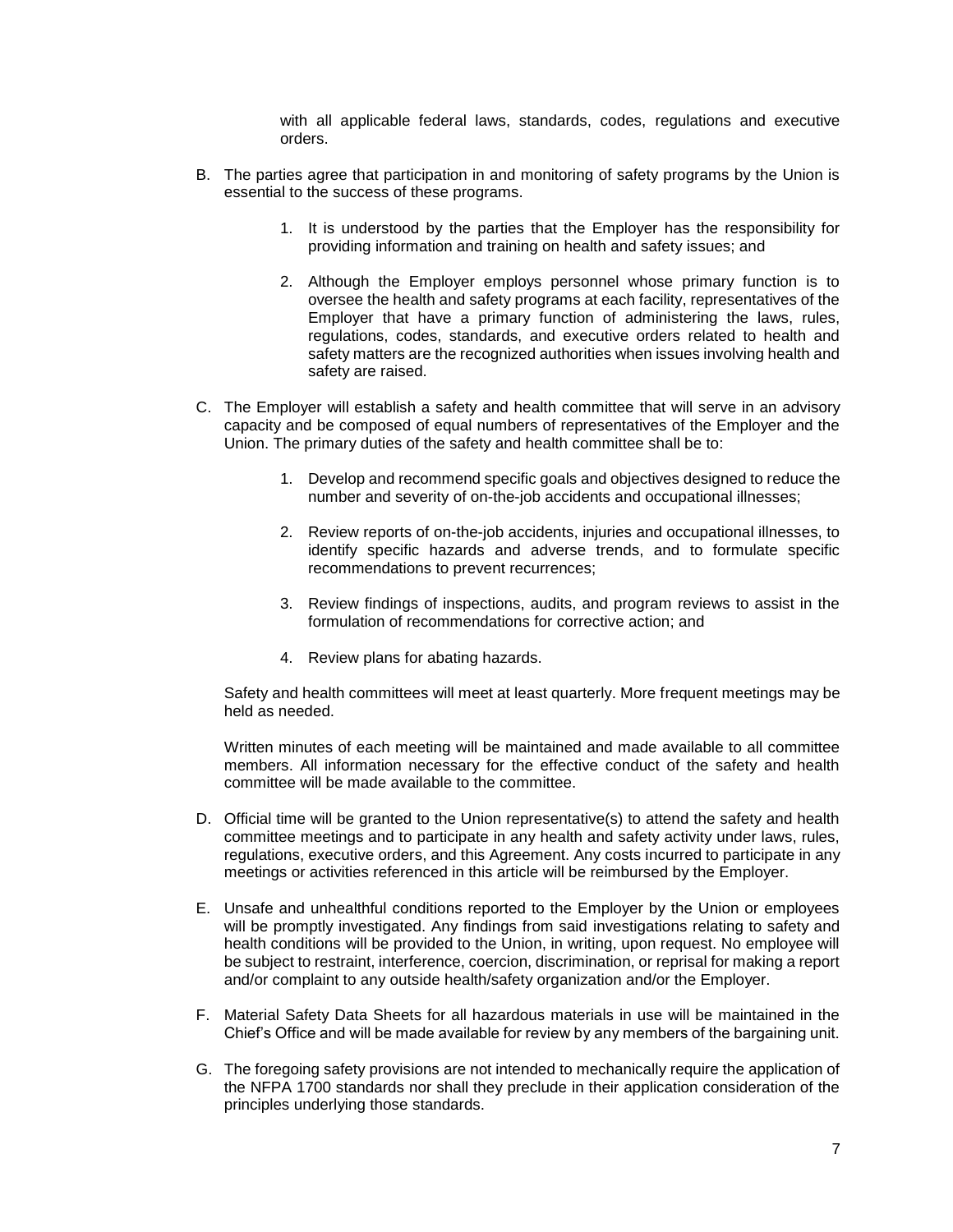## **19. BACK PAY**

Any monies owing to current and former members of the bargaining unit by reason of the adjustments provided herein, including any excessive deductibles or health care costs paid by them to the City or otherwise, shall be paid to them within not more than thirty (30) days from the date of issuance of this award.

## **20. IMPACT ON PENDING LITIGATION**

Upon the execution of this Agreement, the Union shall withdraw its appeal pending in the Commonwealth Court at 136 CD 2014. The parties shall consider the terms and conditions of this Agreement to be in full and complete compliance with and satisfaction of the January 22, 2014 decision of the Court of Common Pleas of York County in No. 2009 SU-005095-08.

**CITY OF YORK**

By:

C. Kim Bracey Mayor

By:

David P. Michaels Fire Chief

**LOCAL UNION NO. 627 OF THE INTERNATIONAL ASSOCIATION OF FIRE FIGHTERS, AFL-CIO**

\_\_\_\_\_\_\_\_\_\_\_\_\_\_\_\_\_\_\_\_\_\_\_\_\_\_\_\_\_\_\_\_\_

\_\_\_\_\_\_\_\_\_\_\_\_\_\_\_\_\_\_\_\_\_\_\_\_\_\_\_\_\_\_\_\_\_

\_\_\_\_\_\_\_\_\_\_\_\_\_\_\_\_\_\_\_\_\_\_\_\_\_\_\_\_\_\_\_\_\_

\_\_\_\_\_\_\_\_\_\_\_\_\_\_\_\_\_\_\_\_\_\_\_\_\_\_\_\_\_\_\_\_\_

By:

Fred DeSantis President

William Sleeger